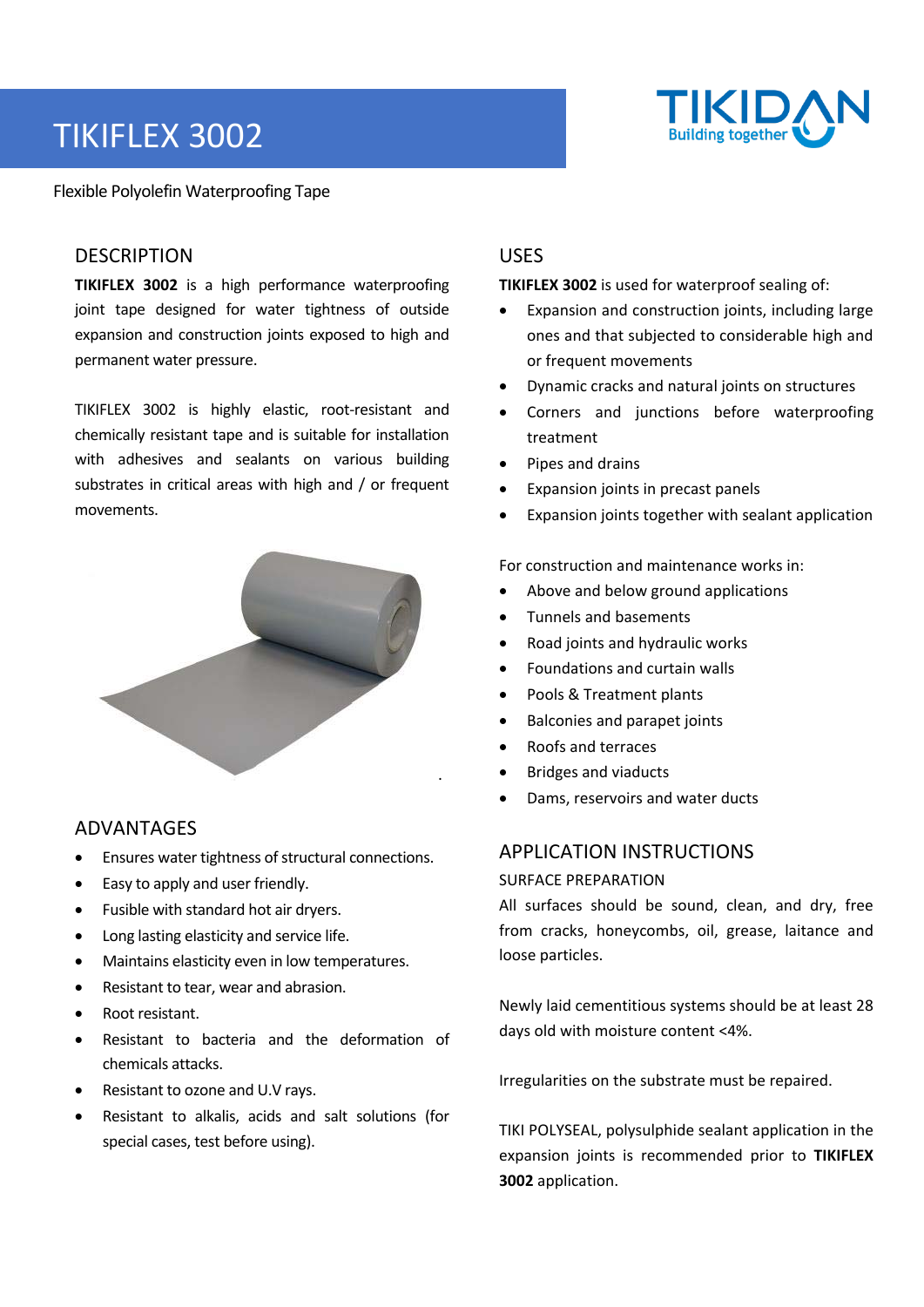

#### APPLICATION

Mix epoxy adhesive thoroughly, following the guidelines. Apply the well‐mixed epoxy adhesive on both sides along the joint or crack on the prepared substrate, preferably with a notched trowel or spatula. Layer thickness should be about 1‐2 mm. ensure that expansion joint is not covered with epoxy adhesive.

Immediately after application of epoxy adhesive, unroll and apply the **TIKIFLEX 3002** tape, pressing it against the adhesive, stretching the ends by hand, taking care to avoid wrinkling and air bubbles, until the underlying adhesive totally wets the sides of the **TIKIFLEX 3002** tape.

Apply second layer of epoxy adhesive on the sides of **TIKIFLEX 3002** tape, in order to protect it permanently from accidental damage and to obtain monolithicity of the end to the support.

For the joint between two adjacent **TIKIFLEX 3002** tape, grind the end edges with sandpaper and fuse the end laps (using a special hot air welding machine) overlapping about 10cm. For additional security of the overlapped seal, a small layer of epoxy adhesive should be applied on the welded flaps.

The final system resistances will be reached after about 7 days after laying, but already after 24 hours, 60‐70% of the final performances can be obtained. In any case the performance after 24 hours will be much greater than those of a high quality concrete.

When sealing cracks, or narrow joints the **TIKIFLEX 3002** should not be fully bonded on the joint. Centre line of the tape must be kept clean for elongation, expansion and contraction.



Sealing of Cold Joints



Sealing of Expansion Joints



Sealing of Cracks



Sealing of a 90° Construction Joints



Waterproofing of Specific Joints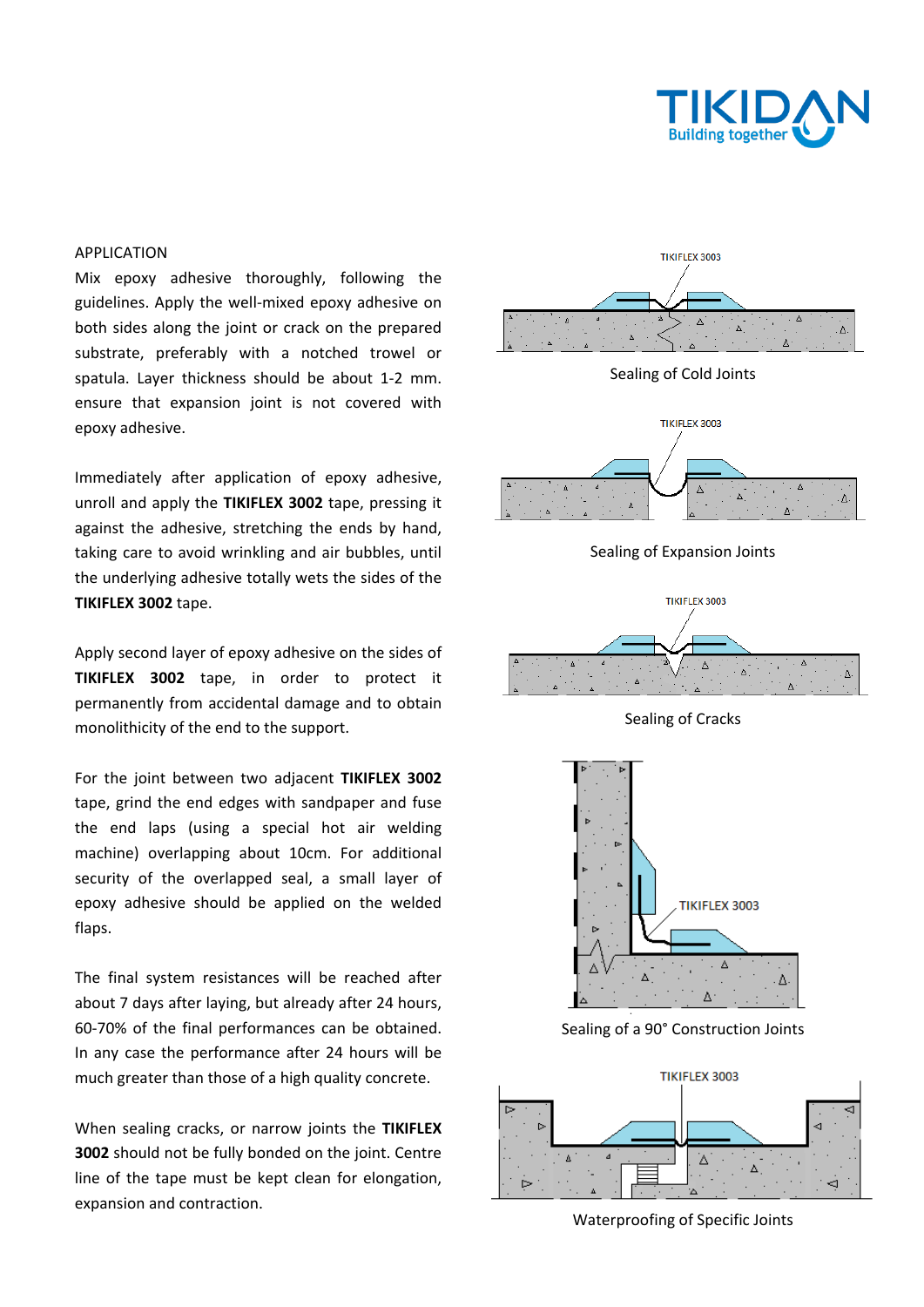

#### IMPORTANT POINTS

- Centre line of **TIKIFLEX 3002** must be kept clean for elongation.
- It is recommended to apply sealant (TIKI POLYSEAL) in expansion joints prior to **TIKIFLEX 3002** application.
- Liquid applied waterproofing coatings must be applied over epoxy adhesive for proper water‐ tightness.

#### FUSIBILITY

The product is fusible with standard hot‐air‐dryers (recommendation  $\geq 1500$  watt / 340°C). It is important to select a low temperature setting so that only the surface of the tape melts in order not to affect the tightness of the product. Parts to be welded must be roughened or sanded.

## **PROPERTIES**

| Property          | Standard              | Value                          |  |
|-------------------|-----------------------|--------------------------------|--|
| Colour            |                       | Grey                           |  |
| Tear resistance - | DIN EN 12311-2        |                                |  |
| lengthwise        | Method B              | ≥ 12.5 N/mm <sup>2</sup>       |  |
| Tear resistance - | <b>DIN EN 12311-2</b> |                                |  |
| across            | Method B              | ≥ 12.5 N/mm <sup>2</sup>       |  |
| Elongation at     | <b>DIN EN 12311-2</b> | $\geq 500 \%$                  |  |
| $break -$         | Method B              |                                |  |
| lengthwise        |                       |                                |  |
| Elongation at     | <b>DIN EN 12311-2</b> | $\geq 500 \%$                  |  |
| break – across    | Method B              |                                |  |
| Tear resistance   |                       |                                |  |
| (nail shank)-     | DIN EN 12310-1        | $\geq 200$ N                   |  |
| lengthwise        |                       |                                |  |
| Tear resistance   |                       |                                |  |
| (nail shank)-     | DIN EN 12310-1        | $\geq 200$ N                   |  |
| across            |                       |                                |  |
| Water vapour      | <b>DIN EN 1931</b>    | $\geq 40$ m                    |  |
| permeability      | Method B              |                                |  |
| Shore A           |                       | Approx 87                      |  |
| hardness          |                       |                                |  |
| Bonding strength  | <b>DIN EN 1348</b>    | $\geq 4$ N / mm <sup>2</sup> * |  |
| Peel test on      |                       | $\geq$ 100 N $*$               |  |
| wood carrier      |                       |                                |  |

|                  | DIN FN 1928-A<br>60 kPa/24 Std.         | watertight |  |
|------------------|-----------------------------------------|------------|--|
| Water tightness  |                                         |            |  |
|                  | <b>DIN FN 1928-B</b>                    |            |  |
|                  | 400 kPa/72 Std.                         | watertight |  |
| Burst pressure   |                                         | > 4 bar    |  |
| UV-Resistance:   | <b>DIN EN ISO 4892-3</b>                | ≥ 6500 h   |  |
| Reaction to fire | DIN ISO 11925-2                         | Class F    |  |
|                  | EN 13501-1                              |            |  |
| Temperature      | -30 <sup>o</sup> C to 90 <sup>o</sup> C |            |  |
| Resistance       |                                         |            |  |
|                  | Resistance to Hydrochloric acid,        |            |  |
| Chemical         | Potassium hydroxide, Lactic Acid,       |            |  |
| Resistance       | Sulphuric acid, Sodium hypchlorite,     |            |  |
|                  | Salt water and other chemicals          |            |  |

\*Depends upon the type of adhesive used

## SUPPLY

**TIKIFLEX 3002** is supplied as pre‐fabricated tape and is available in following dimensions and thickness:

| <b>Description</b>  | Value                                                                   | <b>Tolerance</b>     |
|---------------------|-------------------------------------------------------------------------|----------------------|
| Thickness           | $1 \text{ mm}$                                                          | ± 0.1mm              |
| Available<br>widths | 150,200,250,500 mm<br>(widths between 100 mm<br>& 1000 mm upon request) | ±2mm                 |
| Weight              | 930 g / $m2$                                                            | ± 50g/m <sup>2</sup> |
| Length per<br>roll  | 20 Meter (Alternative<br>make ups upon request)                         | $±1\%$               |

## STORAGE

**TIKIFLEX 3002** must be stored above 5°C. Store under the shed & protect from extremes of temperature, heat, direct sunlight. It has a shelf life of 12 months when stored under the covered shed in sealed condition. If packaging film has been opened, apply the material within 2 months.

## SAFETY PRECAUTIONS

As with all synthetic products, care should be taken during use and storage of **TIKIFLEX 3002.**